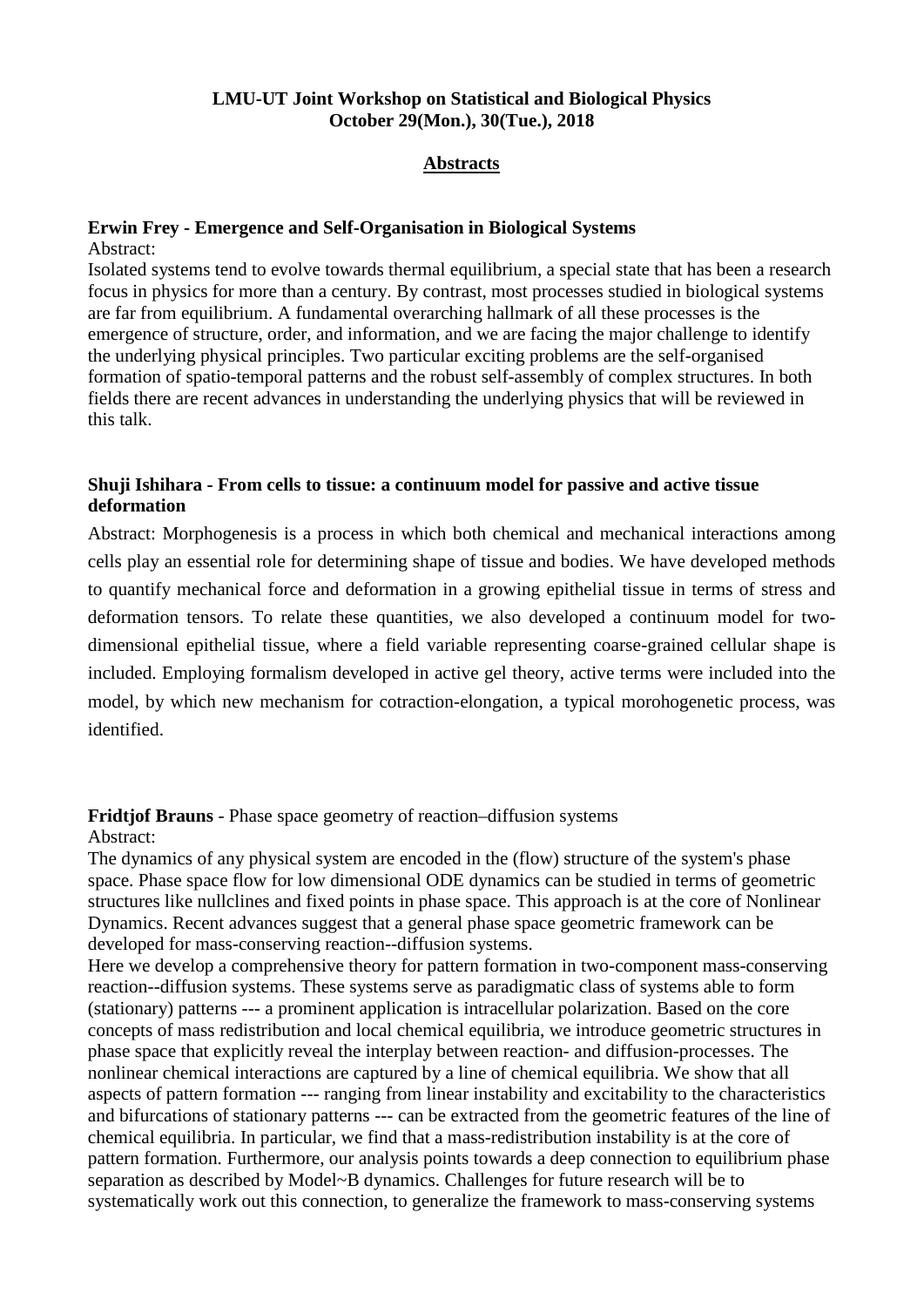with more components and more conserved quantities, and to tackle issues like non-linear wavelength selection in such systems.

# **Taihei Fujimori - Tissue self-organization based on collective cell migration in Dictyostelium development**

#### Abstract:

Although directional cell migration often has a crucial role in tissue patterning, the molecular and developmental complexity of higher animals hinders the exact identification of navigational rules of individual cell movement. We focused on a simple form of multicellular organization present in the development of Dictyostelium discoideum, one of the social amoeba. Upon starvation, Dictyostelium cells aggregate, differentiate into prestalk or prespore cells, and form segregated pattern where prestalk cell cluster sits on prespore cell mass. Despite the system being wellstudied, the exact navigational rules underlying their morphogenesis remain elusive. By spatiotemporal manipulation of the chemoattractant and the cell-cell contact signal using microfluidics and purified adhesion protein, here we show that there is contact-dependent navigation in addition to their well known chemotaxis toward cAMP. Our analysis revealed that cell-cell adhesion promotes constitutive F-actin formation which gives rise to contact following motion, and the polarity induced by cell-cell contact competes with those induced by chemotaxis. Surprisingly, the mechanism is an inversion of the so-called contact inhibition of locomotion  $-a$ canonical scheme of collective cell migration in metazoans. Furthermore, we demonstrate that both signals are required for pattern formation. Isolated prestalk and prespore cells can protrude towards the contact signal as well as chemotax towards cAMP, however when given both signals, prestalk cells orient towards the chemoattractant whereas prespore cells choose the contact signal. We propose that the difference in prioritization to navigational cues works as an efficient and rapid means of cell segregation and that a similar mechanism may underlie tissue patterning in other systems.

# **Nen Saito - Self-organization via membrane deformation and reaction diffusion: 3D modeling for macropinocytosis of ameboid cell**

Abstract:

Ameboid cell shows drastic deformation of cell shapes. Sometimes topology of cell shape can change (e.g. endocytosis). Macropinocytosis is clathrin-independent endocytosis and allows internalization of large volume of extracellular fluid. D. discoideum and tumor cells show constitutive macropinocytosis for uptake of nutrients from extracellular fluid. The mechanism of it remains still unclear.

We introduce a mathematical model based on 3D phase-field method, which enables to simulate reaction-diffusion process on the cell membrane and large membrane deformation simultaneously. Simulation results indicate that simple chemical reactions lead to drastic membrane deformation, which results in an engulfment of extracellular fluid. This study provides a new insight for macropinocytosis as a self-organization phenomenon via feedback between drastic deformation of membrane and reaction-diffusion on it.

## **Felix Kempf - Active Matter Invasion into Capillaries**

Abstract:

Biological active materials such as bacterial biofilms and eukaryotic cells thrive in confined microspaces. Here, we numerically show that combining growth dynamics with their intrinsic activity cells can use confinement as a mechanical guidance to achieve distinct modes of collective invasion. We assess the dynamics of the growing interface and classify these collective modes of invasion based on the activity of the cells. While at small and moderate activities the active material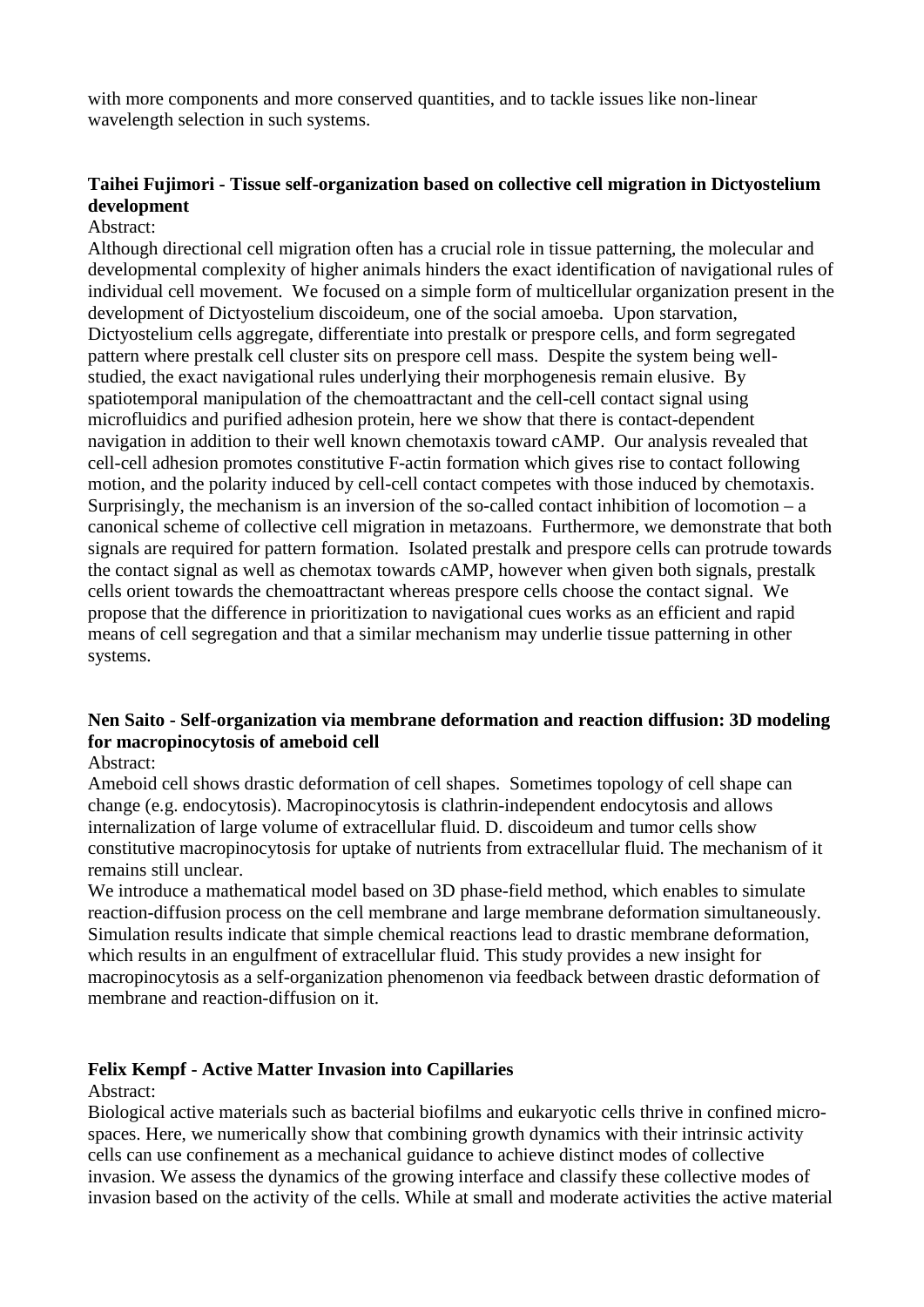grows as a coherent unit, we find blobs of active materials collectively detaching from the cohort above an activity threshold in a process reminiscent of the intravasation in cancer cells. We further characterise the mechanical mechanisms of transition between different modes of invasion.

#### **Tetsuya Hiraiwa - Theory on dynamics and stress generation in an actomyosin cytoskeleton** Abstract:

This talk focuses on active mechanics of a cortical cytoskeleton, which is a network structure consisting of actin and myosin filaments and crosslinker proteins located underneath the cell membrane. Mechanical properties of a cortical cytoskeleton govern not only cell's resistances to deformation but also contractility induced by the motor protein, myosin. Motor-induced contractile stress in a cortical cytoskeleton plays crucial roles in dynamic cellular behaviors, such as cytokinesis and cell migration.

In this talk, I would like to explain our theoretical work on dynamics and stress generation in a cortical cytoskeleton. I will propose a mechanical model of motor-induced stress in an isotropic actomyosin network with crosslinkers and share the results of the model about motor-induced¬ contractility. In particular, since a cortical cytoskeleton in a living cell should be flowable, we study the case of fluidic networks, in which there are only few amount of crosslinkers and/or network elements can undergo stochastic turnover processes. We found that a finite amount of crosslinkers is significant for motor-induced contractility. We also investigated how turnover of crosslinkers and actin filaments influences motor-induced stress. Furthermore, we looked at the dynamic local density inhomogeneity of the network with such contractility.

# **Manon Wigbers** - **A Cascade of Protein Patterns Senses Cell Shape in Starfish Oocyte during Meiosis**

#### Abstract:

Cells are constantly subject to mechanical stresses, for example during migration, cell division and development. These mechanical stresses generate shape deformations and cytoplasmic flows, modulating the reaction diffusion dynamics of biochemical processes inside these cells. The general mechanisms of such mechanochemical feedback, underlying the formation of self-organized spatiotemporal patterns that are important during development, have remained largely unexplored. Here, we study how the Rho GTPase signaling pathway drives mechanical contraction waves post anaphase in starfish oocytes. We can modulate the speed of the contraction waves by manipulating the cell shape of the oocytes in micro-fabricated PDMS chambers of defined geometry. We combine our experimental results with a reaction-diffusion model and show how a cascade of protein patterns allows the RhoGTPase pathway to sense cell shape, giving rise to a close interplay between cell geometry and biochemical regulation in biological pattern formation.

#### **Tomohiro Shima - Kinesin-binding–triggered conformation switching of microtubules contributes to polarized transport**

#### Abstract:

Kinesin-1, the founding member of the kinesin superfamily of proteins, is known to use only a subset of microtubules for transport in living cells. This biased use of microtubules is proposed as the guidance cue for polarized transport in neurons, but the underlying mechanisms are still poorly understood. Here, we report that kinesin-1 binding on microtubules promotes additional kinesin-1 binding by inducing conformational switching of the microtubules. Our data demonstrate that this positive feedback spontaneously provide a subset of high affinity microtubules from other low affinity microtubules, shedding light on the mechanism behind polarized transport in cells.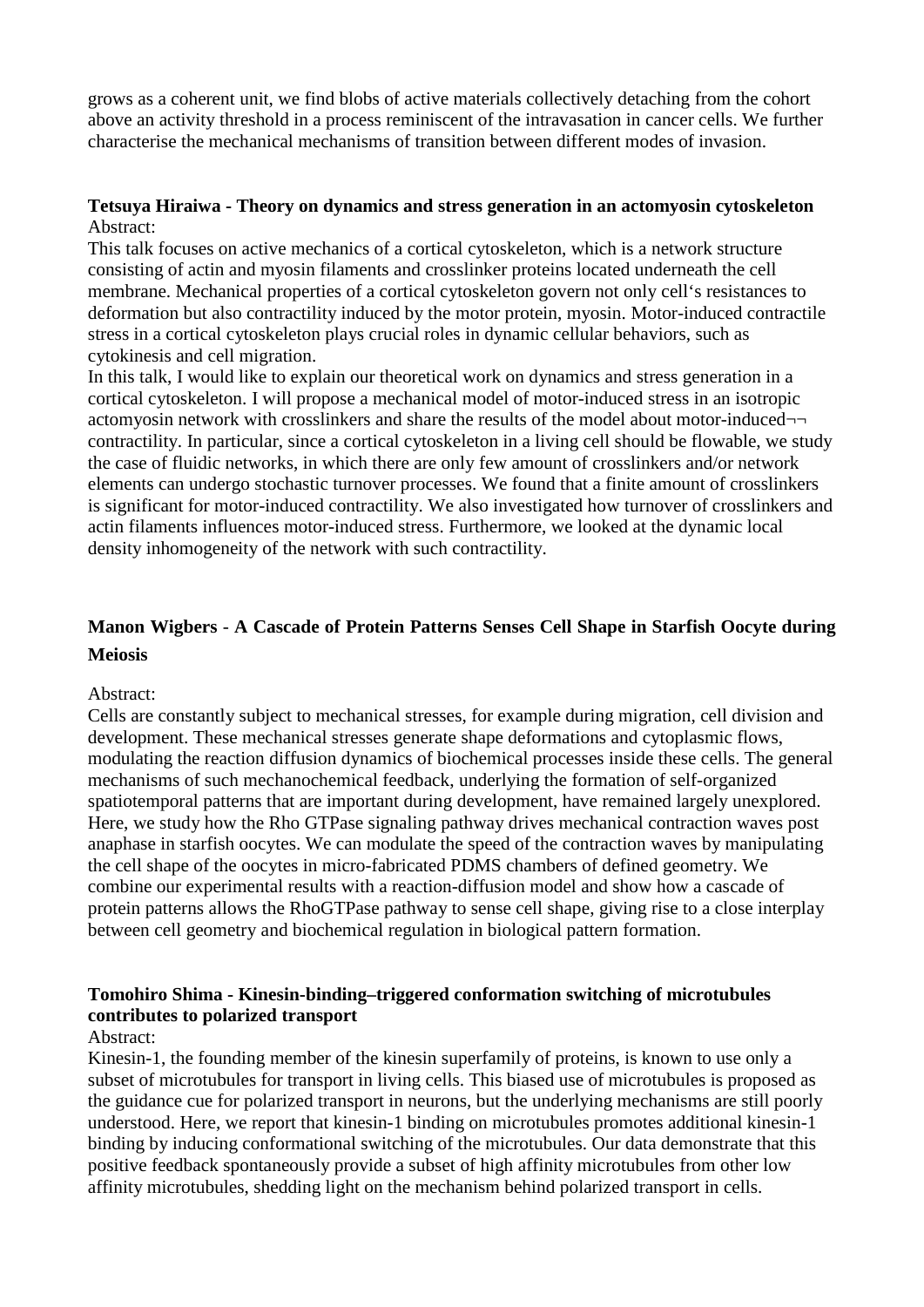# **Philipp Geiger** - Topologically Robust Zero-Sum Games

### Abstract:

To explore how the topology of interaction networks determines the robustness of dynamical systems, we study the antisymmetric Lotka-Volterra equation (ALVE). The ALVE is the replicator equation of zero-sum games in evolutionary game theory, in which the strengths of pairwise interactions between strategies are defined by an antisymmetric matrix such that typically some strategies go extinct over time. Here we show that there also exist topologically robust zero-sum games, such as the rock-paper-scissors game, for which all strategies coexist for all choices of interaction strengths. We refer to such zero-sum games as coexistence networks and construct coexistence networks with an arbitrary number of strategies. By mapping the long-time dynamics of the ALVE to the algebra of antisymmetric matrices, we identify simple graph-theoretical rules by which coexistence networks are constructed. In particular, we characterize the kernel of an antisymmetric matrix in terms of Pfaffians and their relation to near-perfect matchings. Our results show that the topology of interaction networks alone can determine the long-time behavior of nonlinear dynamical systems, and may help to identify robust network motifs arising, for example, in ecology.

## **Yuma Fujimoto - Evolution of Intention through mutual recognition in Game Theory** Abstract:

Intention recognition is an important characteristic of intelligent agents. In their interactions with others, they try to read others' intentions and make an image of others to choose their actions accordingly. While the way in which players choose their actions depending on such intentions has been investigated in game theory, how dynamic changes in intentions by mutually reading others' intentions are incorporated into game theory has not been explored. We present a novel formulation of game theory in which players read others' intentions and change their own through an iterated game. Here, intention is given as a function of the other's action and the own action to be taken accordingly as the dependent variable, while the mutual recognition of intention is represented as the functional dynamics. It is shown that a player suffers no disadvantage when he/she recognizes the other's intention, whereas the functional dynamics reach equilibria in which both players' intentions are optimized. These cover a classical Nash and Stackelberg equilibria but we extend them in this study: Novel equilibria exist depending on the degree of mutual recognition. Moreover, the degree to which each player recognizes the other can also differ. This formulation is applied to resource competition, duopoly, and prisoner's dilemma games. For example, in the resource competition game with player-dependent capacity on gaining the resource, the superior player's recognition leads to the exploitation of the other, while the inferior player's recognition leads to cooperation through which both players' payoffs increase.

# **David Muramatsu** - **Range Expansions in a Stochastic Metapopulation Model**

#### Abstract:

In range expansions, the colonization of a territory by an invading species, the front between invaded and new territory roughens due to stochastic fluctuations.

To investigate the growth laws describing the front width of a given system, large sized systems have to be considered, since finite size effects may otherwise obscure the dynamics that govern the interface.

Naive implementations of exact simulation algorithms like the Gillespie algorithm scale unfavorably in the system size such that the simulation of ensembles of large systems with complex interactions quickly becomes unfeasible.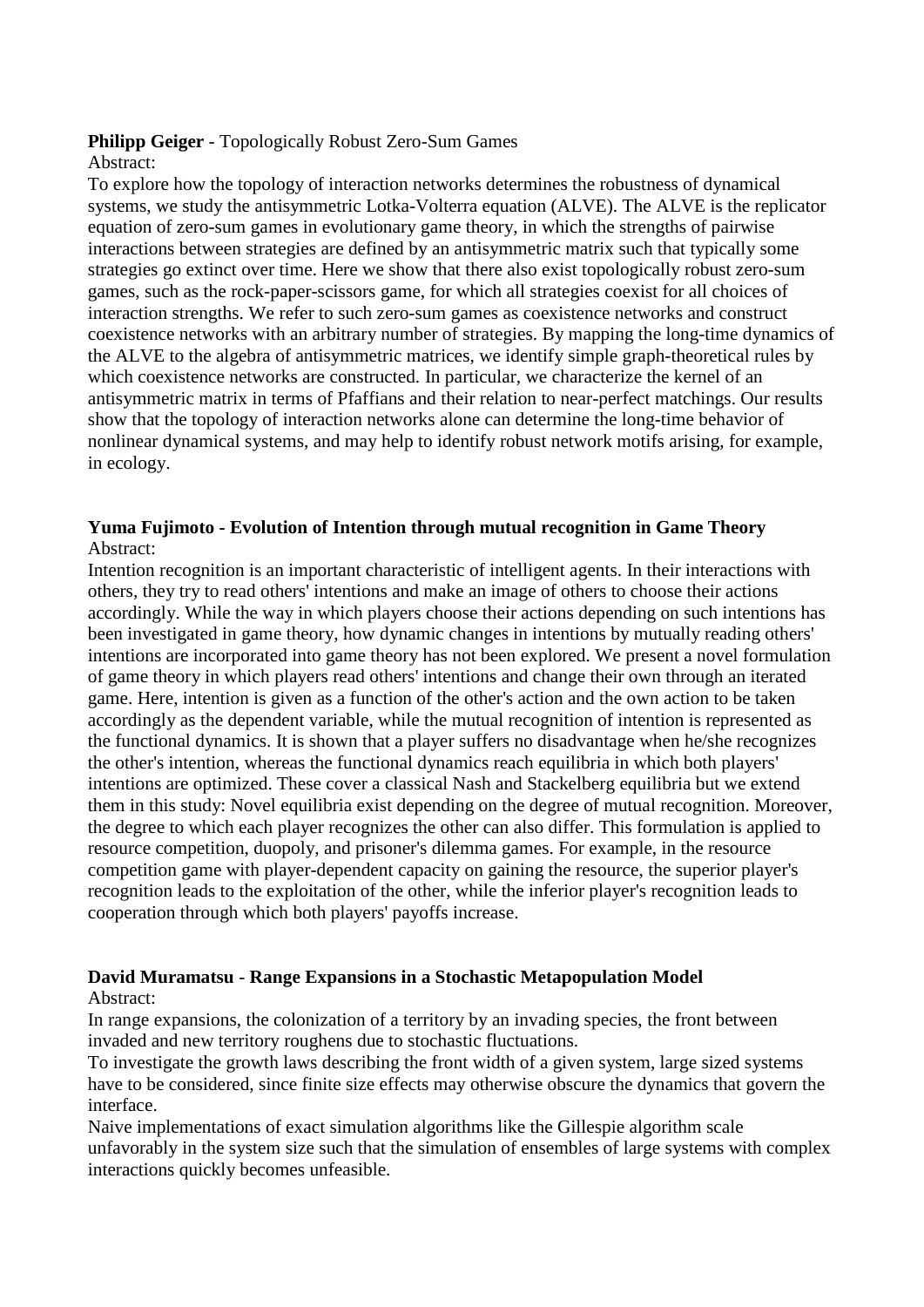We address this problem by implementing a parallelized version of the Gillespie algorithm, which scales linearly in the system size, suited for lattice based systems that display local fast dynamics while having a low rate of particle exchange between lattice sites.

We employ this algorithm to determine the growth law governing the front width of a system which has been inaccessible to previously used simulation methods.

# **Tetsuhiro Hatakeyama - Reciprocity between Robustness and Plasticity as a Universal Law in Biology**

#### Abstract:

Robustness and plasticity are important characteristics in biological systems and have therefore attracted much attention from not only biologists but also physicists. Whereas robustness concerns insensitivity to perturbations, plasticity concerns the variability of external inputs. How the two phenomena are compatible with each other is an important question to be addressed. We investigate the compatibility of the two distinguishable properties in some biological systems, e.g., circadian clocks and reaction-diffusion systems, and we found the reciprocity between robustness and plasticity as a quantitative relationship. For example, the robustness of period and plasticity of phase against environmental changes such as temperature and nutrient conditions are compatible in circadian clocks. We found a quantitative relationship between them: higher robustness in the period implies higher plasticity in the phase, where changes in period and phase follow a linear relationship with a negative coefficient.

### **Yongtae Hwang - Collective behaviors of cardiac myosin molecules for effective cardiac function**

#### Abstract:

For effective heart contractions, it is extremely important to maintain high and stable ventricular pressure during systole and release the pressure immediately during the following relaxation. However, myosin and actin filaments are distributed in a complex 3D arrangement in heart and thus, one can imagine that contractile forces are somehow coordinated among myosins and there must be a key molecular property of cardiac myosin for such functional demands in heart. In this study, in order to reveal molecular properties of cardiac myosins for functional demands in heart, forces generated by synthetic cardiac myosin filaments were measured by optical tweezers at high spatiotemporal resolution. Back and forth stepwise force curves were frequently observed at high ATP and ADP concentrations. Combined with simulation results, one key feature for back and forth force generations is the ADP state of myosin, which remains bound to actin and causes the reverse strokes and subsequent detachments more frequently at higher loads. These molecular properties appeared to be suitable to maintain high systolic pressure and achieve pressure release quickly during the following relaxation.

#### **Sakurako Tanida - Self-organizations of microtubule filaments gliding on kinesin motors** Abstract:

Microtubules are the common substrates to eukaryotic cells and some bacteria.In those cells, the filamentous proteins micortubules interact with motor proteins, and show coordinated motion. Such motions play an important role in cell dynamics, for example, division, intraceller transportation, and migration.While other proteins are known to often help the self-organization process, the kinetics of microtubules itself also responsible for the self-organization process. In this study, we investigated the relation between dynamical self-organization and the microtubules' motion generated by motor proteins. By using a simple experimental system in which the microtubules glide on the carpet of the kinesin motor, we found that a subtle interaction difference whether microtubules overlap each other makes a big difference in the large-scale self-organization.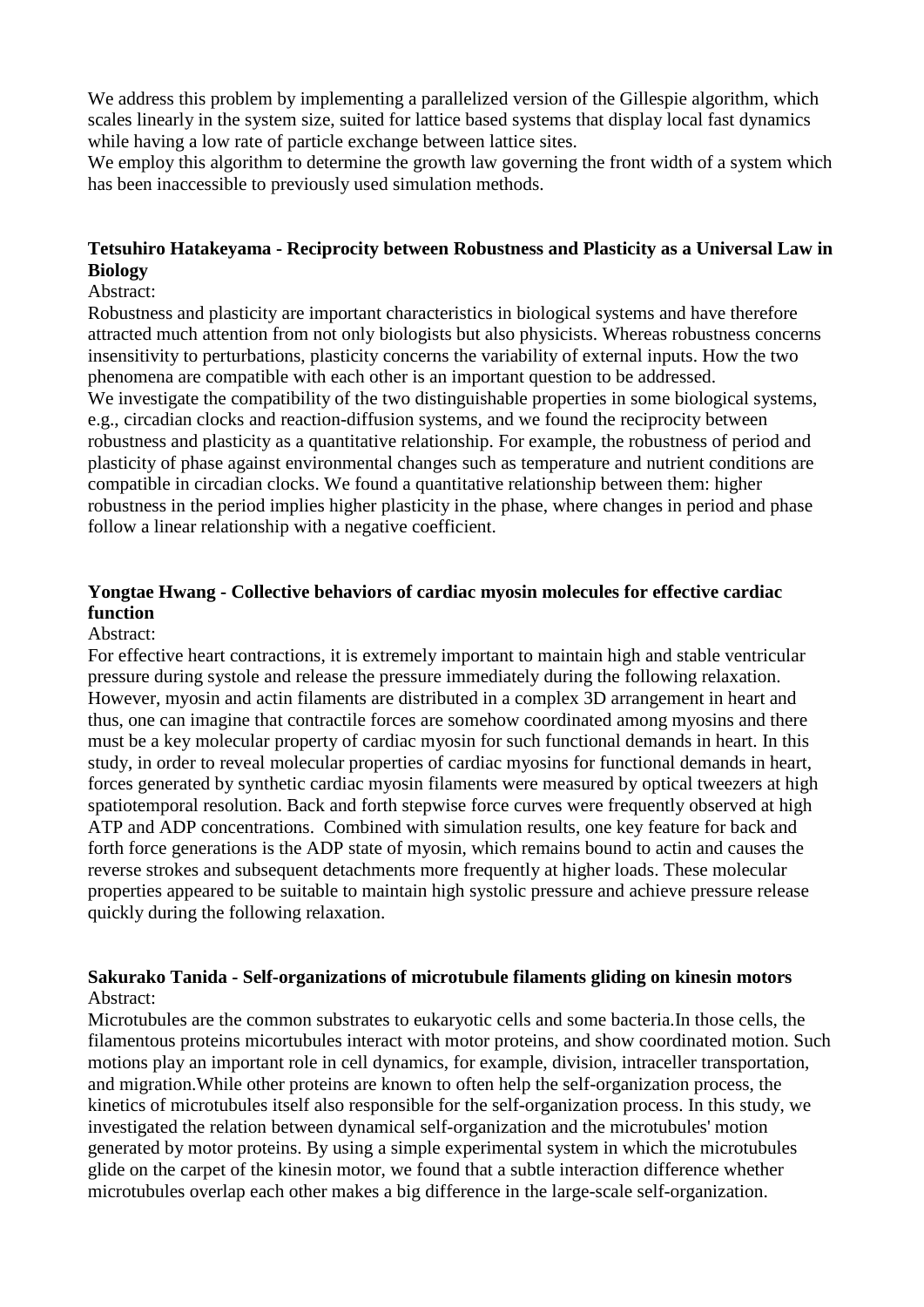# **Patrick Wilke** - **Two-Species Active Transport along Cylindrical Biofilaments is Limited by Emergent Topological Hindrance**

#### Abstract:

Active motion of molecules along filamentous structures is a crucial feature of cell biology and is often modeled with the paradigmatic asymmetric simple exclusion process. Motivated by recent experimental studies that have addressed the stepping behavior of kinesins on microtubules, we investigate a lattice gas model for simultaneous transport of two species of active particles on a cylinder. The species are distinguished by their different gaits: While the first species moves straight ahead, the second follows a helical path. We show that the collective properties of such systems critically differ from those of one-species transport in a way that cannot be accounted for by standard models. This is most evident in a jamming transition far below full occupation, as well as in non-equilibrium pattern formation. The altered behavior arises because -- unlike the case in single-species transport -- any given position may be targeted by two particles from different directions at the same time. However, a particle can leave a given position only in one direction. This simple change in connectivity significantly amplifies the impact of steric interactions and thus becomes a key determinant of mixed species transport. We computationally characterize this type of hindrance and develop a comprehensive theory for collective two-species transport along a cylinder. Our observations show high robustness against model extensions that account for additional biomolecular features and demonstrate that even small fractions of a second species can significantly alter transport. This suggests that our analysis is also relevant in a biological context.

#### **Renan A. L. Almeida - Coarsening & percolation in twisted nematic liquid crystals Coarsening & percolation in twisted nematic liquid crystals** Abstract:

When the two-dimensional Ising-Glauber (2DIG) model is quenched from the paramagnetic to the ferromagnetic phase, locally equilibrated regions of spins up and down spontaneously form amid the system and coarsen over time. Some aspects of this coarsening dynamics can be described by phenomenological scaling theories that suggest universal behaviours out-of-equilibrium. However, these universal behaviours remain to be experimentally substantiated in many directions: functional forms of space-time scaling functions are just a few, but some of the notable examples. Beyond that, recent simulations of the 2DIG model surprisingly indicated that, along with the coarsening, the statistics of certain length scales might be in the universality class of the critical percolation model (a purely static model). In this seminar, I will address both of these universal aspects coarsening and percolation - by analysing the two-dimensional ordering dynamics of twisted nematic liquid crystals quenched from a hydrodynamic turbulent state. The ordering is featured in this case by the disentangling and shrinking of topological defects that lie in between twisted domains. I will give experimental evidence that the celebrated Ohta-Jasnow-Kawasaki scaling theory well describes functional forms for space and for time scaling functions. Finally, but not least important, it will be argued that universal exponents related to the critical percolation model are indeed measured along the out-of-equilibrium ordering dynamics.

# **Kazumasa Takeuchi - Turbulent liquid crystal and competing bacteria: possible universal relaxation at criticality**

#### Abstract:

On the basis of experiments on turbulent liquid crystal under a twist alignment and simulations on bacteria strains competing in a microfluidic channel, I argue that critical relaxation dynamics in those apparently different problems may be governed by a single universality class, namely the voter universality class. The voter class is theoretically believed to describe phase transitions into